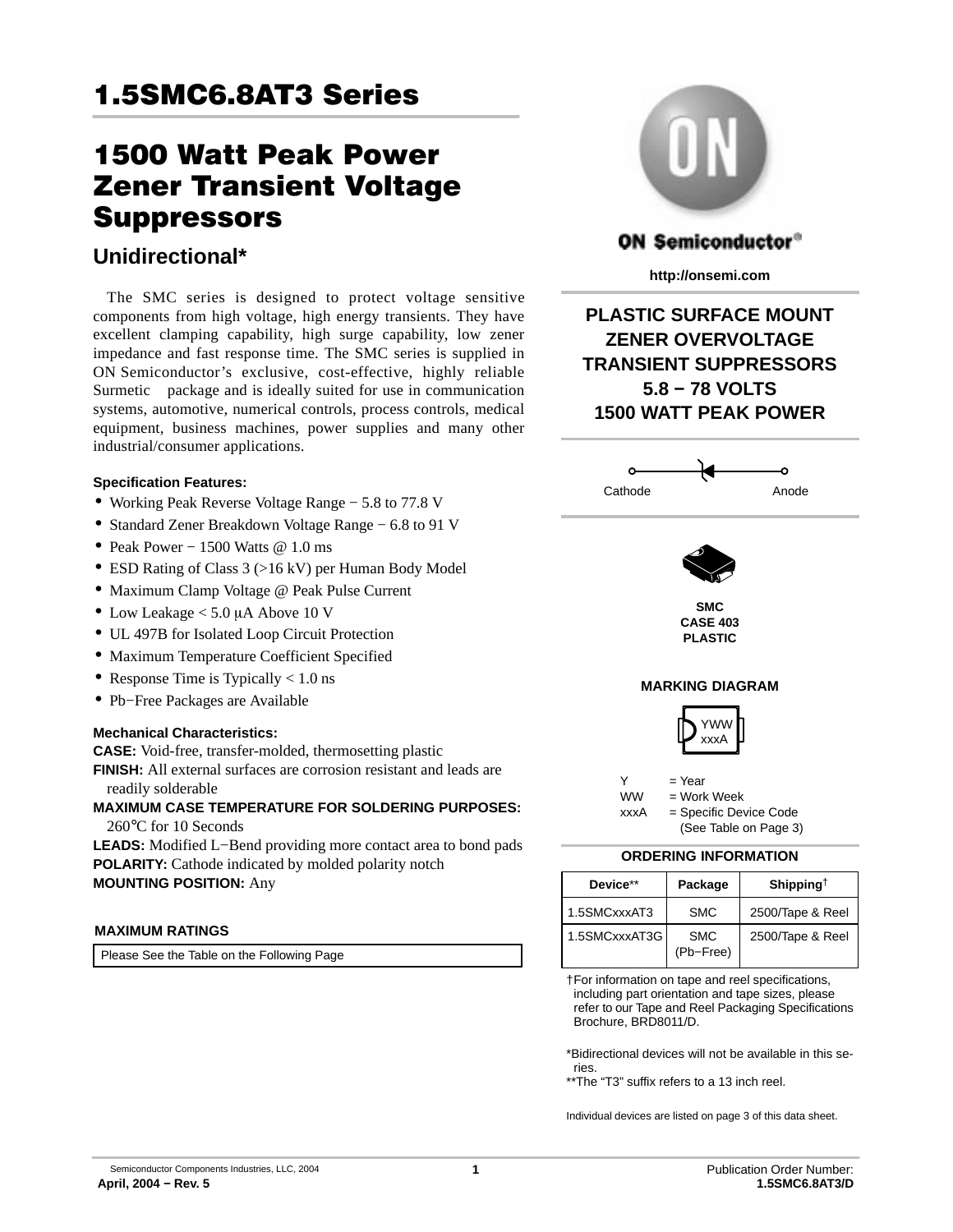#### **MAXIMUM RATINGS**

| Rating                                                                                                                                                                           | Symbol                    | Value               | Unit                                |
|----------------------------------------------------------------------------------------------------------------------------------------------------------------------------------|---------------------------|---------------------|-------------------------------------|
| Peak Power Dissipation (Note 1) $\circledR$ T <sub>1</sub> = 25°C, Pulse Width = 1 ms                                                                                            | $P_{PK}$                  | 1500                | W                                   |
| DC Power Dissipation $\textcircled{2}$ T <sub>1</sub> = 75 <sup>°</sup> C<br>Measured Zero Lead Length (Note 2)<br>Derate Above 75°C<br>Thermal Resistance from Junction-to-Lead | $P_D$<br>$R_{\theta, JL}$ | 4.0<br>54.6<br>18.3 | W<br>$mW$ /°C<br>$\rm ^{\circ}$ C/W |
| DC Power Dissipation (Note 3) $\circledR$ T <sub>A</sub> = 25 <sup>°</sup> C<br>Derate Above 25°C<br>Thermal Resistance from Junction-to-Ambient                                 | $P_D$<br>$R_{\theta,JA}$  | 0.75<br>6.1<br>165  | W<br>$mW$ /°C<br>$\rm ^{\circ}$ C/W |
| Forward Surge Current (Note 4) $@$ T <sub>A</sub> = 25 <sup>°</sup> C                                                                                                            | <b>IFSM</b>               | 200                 | A                                   |
| Operating and Storage Temperature Range                                                                                                                                          | T」,T <sub>sta</sub>       | $-65$ to $+150$     | °C                                  |

Maximum ratings are those values beyond which device damage can occur. Maximum ratings applied to the device are individual stress limit values (not normal operating conditions) and are not valid simultaneously. If these limits are exceeded, device functional operation is not implied, damage may occur and reliability may be affected.

1. 10 X 1000 μs, non−repetitive

2. 1″ square copper pad, FR−4 board

3. FR−4 board, using ON Semiconductor minimum recommended footprint, as shown in 403 case outline dimensions spec.

4. 1/2 sine wave (or equivalent square wave), PW = 8.3 ms, duty cycle = 4 pulses per minute maximum.

| <b>ELECTRICAL CHARACTERISTICS</b> ( $T_A = 25^\circ$ C unless          |
|------------------------------------------------------------------------|
| otherwise noted, $V_F = 3.5$ V Max. @ I <sub>F</sub> (Note 5) = 100 A) |

| Symbol                                                                                    | Parameter                          |  |  |  |  |  |
|-------------------------------------------------------------------------------------------|------------------------------------|--|--|--|--|--|
| Ipp                                                                                       | Maximum Reverse Peak Pulse Current |  |  |  |  |  |
| V <sub>C</sub>                                                                            | Clamping Voltage @ I <sub>PP</sub> |  |  |  |  |  |
| V <sub>RWM</sub>                                                                          | Working Peak Reverse Voltage       |  |  |  |  |  |
| Maximum Reverse Leakage Current @ V <sub>RWM</sub><br>l <sub>R</sub>                      |                                    |  |  |  |  |  |
| $V_{BR}$<br>Breakdown Voltage @ I <sub>T</sub>                                            |                                    |  |  |  |  |  |
| <b>Test Current</b><br>Iт                                                                 |                                    |  |  |  |  |  |
| Maximum Temperature Coefficient of V <sub>BR</sub><br>$\Theta$ <sup>V</sup> <sub>BR</sub> |                                    |  |  |  |  |  |
| ΙF                                                                                        | <b>Forward Current</b>             |  |  |  |  |  |
| ۷F                                                                                        | Forward Voltage $@$ I <sub>F</sub> |  |  |  |  |  |

<sup>5.</sup>  $1/2$  sine wave or equivalent,  $PW = 8.3$  ms non−repetitive duty cycle

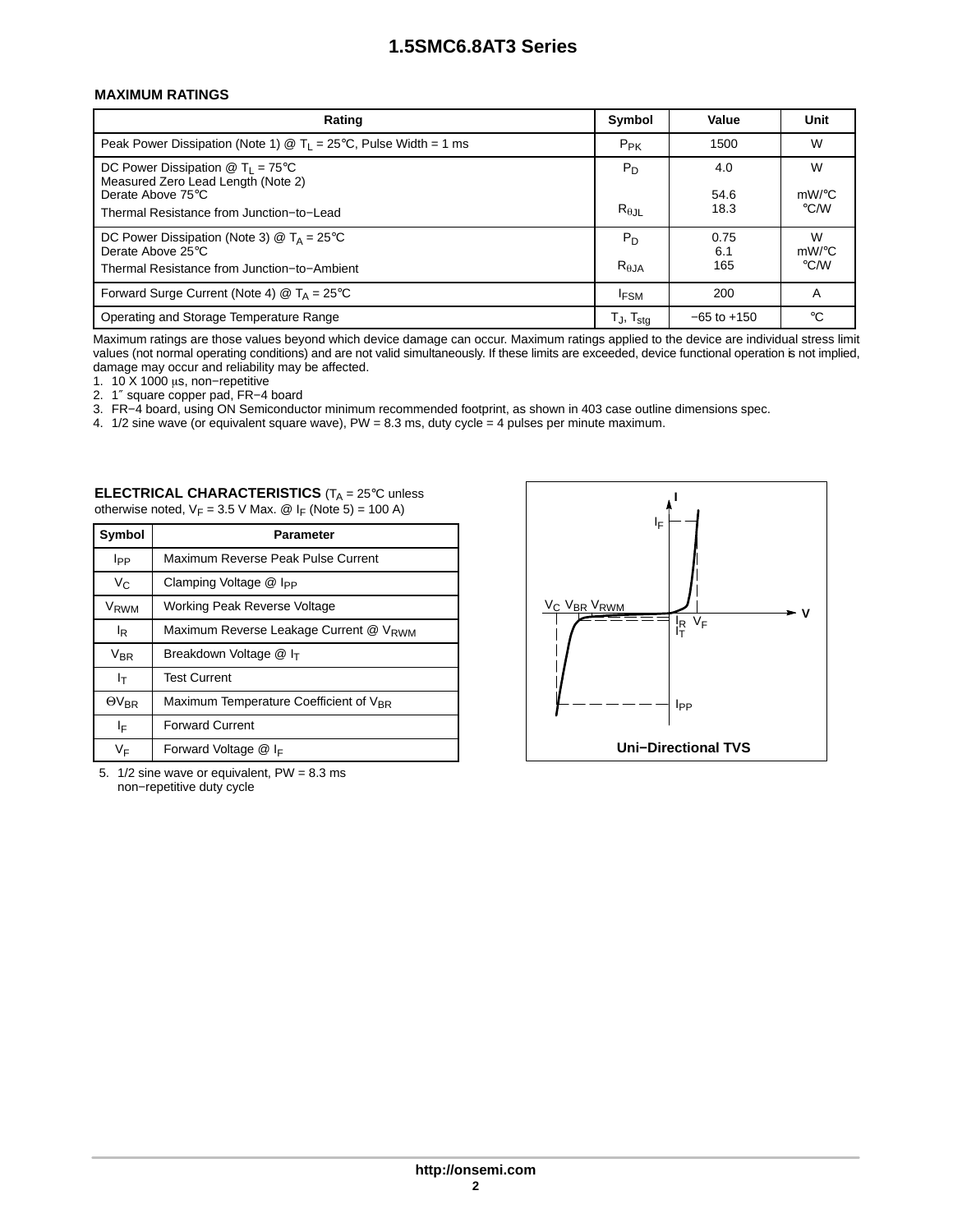|                            |                   | V <sub>RWM</sub> |                       | <b>Breakdown Voltage</b> |            |              |                   | $V_C \n\circledR$ Ipp (Note 8) |                          |                |
|----------------------------|-------------------|------------------|-----------------------|--------------------------|------------|--------------|-------------------|--------------------------------|--------------------------|----------------|
|                            | <b>Device</b>     | (Note 6)         | $I_R \otimes V_{RWM}$ | $V_{BR}$ Volts (Note 7)  |            | @ ኩ          | $V_C$             | lpp                            | $\Theta$ V <sub>BR</sub> |                |
| <b>Device</b>              | <b>Marking</b>    | <b>Volts</b>     | $\mu$ A               | Min                      | <b>Nom</b> | Max          | mA                | <b>Volts</b>                   | <b>Amps</b>              | %/°C           |
| 1.5SMC6.8AT3               | 6V8A              | 5.8              | 1000                  | 6.45                     | 6.8        | 7.14         | 10                | 10.5                           | 143                      | 0.057          |
| 1.5SMC7.5AT3               | 7V <sub>5</sub> A | 6.4              | 500                   | 7.13                     | 7.5        | 7.88         | 10                | 11.3                           | 132                      | 0.061          |
| 1.5SMC8.2AT3               | 8V <sub>2</sub> A | 7.02             | 200                   | 7.79                     | 8.2        | 8.61         | 10                | 12.1                           | 124                      | 0.065          |
| 1.5SMC9.1AT3               | 9V1A              | 7.78             | 50                    | 8.65                     | 9.1        | 9.55         | 1                 | 13.4                           | 112                      | 0.068          |
| 1.5SMC10AT3                | 10A               | 8.55             | 10                    | 9.5                      | 10         | 10.5         | $\mathbf{1}$      | 14.5                           | 103                      | 0.073          |
| 1.5SMC11AT3                | <b>11A</b>        | 9.4              | 5                     | 10.5                     | 11         | 11.6         | 1                 | 15.6                           | 96                       | 0.075          |
| 1.5SMC12AT3                | 12A               | 10.2             | 5                     | 11.4                     | 12         | 12.6         | 1                 | 16.7                           | 90                       | 0.078          |
| 1.5SMC13AT3                | 13A               | 11.1             | 5                     | 12.4                     | 13         | 13.7         | $\mathbf{1}$      | 18.2                           | 82                       | 0.081          |
| 1.5SMC15AT3                | 15A               | 12.8             | 5                     | 14.3                     | 15         | 15.8         | $\mathbf{1}$      | 21.2                           | 71                       | 0.084          |
| 1.5SMC15AT3G               | 15A               | 12.8             | 5                     | 14.3                     | 15         | 15.8         | 1                 | 21.2                           | 71                       | 0.084          |
| 1.5SMC16AT3                | 16A               | 13.6             | 5                     | 15.2                     | 16         | 16.8         | 1                 | 22.5                           | 67                       | 0.086          |
| 1.5SMC18AT3                | <b>18A</b>        | 15.3             | 5                     | 17.1                     | 18         | 18.9         | 1                 | 25.2                           | 59.5                     | 0.088          |
| 1.5SMC20AT3                | 20A               | 17.1             | 5                     | 19                       | 20         | 21           | $\mathbf{1}$      | 27.7                           | 54                       | 0.09           |
| 1.5SMC22AT3                | 22A               | 18.8             | 5                     | 20.9                     | 22         | 23.1         | $\mathbf{1}$      | 30.6                           | 49                       | 0.092          |
| 1.5SMC24AT3                | 24A               | 20.5             | 5                     | 22.8                     | 24         | 25.2         | 1                 | 33.2                           | 45                       | 0.094          |
| 1.5SMC27AT3                | 27A               | 23.1             | 5                     | 25.7                     | 27         | 28.4         | 1                 | 37.5                           | 40                       | 0.096          |
| 1.5SMC30AT3                | 30A               | 25.6             | 5                     | 28.5                     | 30         | 31.5         | $\mathbf{1}$      | 41.4                           | 36                       | 0.097          |
| 1.5SMC33AT3                | 33A               | 28.2             | 5                     | 31.4                     | 33         | 34.7         | $\mathbf{1}$      | 45.7                           | 33                       | 0.098          |
| 1.5SMC36AT3                | 36A               | 30.8             | 5                     | 34.2                     | 36         | 37.8         | $\mathbf{1}$      | 49.9                           | 30                       | 0.099          |
| 1.5SMC39AT3<br>1.5SMC43AT3 | 39A<br>43A        | 33.3<br>36.8     | 5<br>5                | 37.1<br>40.9             | 39<br>43   | 41<br>45.2   | 1<br>$\mathbf{1}$ | 53.9<br>59.3                   | 28<br>25.3               | 0.1<br>0.101   |
|                            |                   |                  |                       |                          |            |              |                   |                                |                          |                |
| 1.5SMC47AT3                | 47A               | 40.2             | 5                     | 44.7<br>48.5             | 47         | 49.4<br>53.6 | 1                 | 64.8                           | 23.2                     | 0.101          |
| 1.5SMC51AT3<br>1.5SMC56AT3 | 51A               | 43.6             | 5<br>5                | 53.2                     | 51         | 58.8         | 1<br>1            | 70.1<br>77                     | 21.4                     | 0.102          |
| 1.5SMC62AT3                | 56A<br>62A        | 47.8<br>53       | 5                     | 58.9                     | 56<br>62   | 65.1         | 1                 | 85                             | 19.5<br>17.7             | 0.103<br>0.104 |
| 1.5SMC62AT3G               |                   | 53               | 5                     | 58.9                     | 62         | 65.1         | $\mathbf{1}$      | 85                             | 17.7                     | 0.104          |
|                            |                   |                  |                       |                          |            |              |                   |                                |                          |                |
| 1.5SMC68AT3                | 68A               | 58.1             | 5                     | 64.6                     | 68         | 71.4         | $\mathbf{1}$      | 92                             | 16.3                     | 0.104          |
| 1.5SMC75AT3                | 75A               | 64.1             | 5                     | 71.3                     | 75         | 78.8         | 1                 | 103                            | 14.6                     | 0.105          |
| 1.5SMC82AT3                | 82A               | 70.1             | 5                     | 77.9                     | 82         | 86.1         | 1                 | 113                            | 13.3                     | 0.105          |
| 1.5SMC91AT3                | 91A               | 77.8             | 5                     | 86.5                     | 91         | 95.5         | 1                 | 125                            | 12                       | 0.106          |

#### <span id="page-2-0"></span>**ELECTRICAL CHARACTERISTICS** (Devices listed in bold, italic are ON Semiconductor Preferred devices.)

NOTE: Devices listed in **bold, italic** are ON Semiconductor **Preferred** devices. **Preferred** devices are recommended choices for future use and best overall value.

\* The "G" suffix indicates Pb−Free package available.

6. A transient suppressor is normally selected according to the working peak reverse voltage ( $V_{\text{RWM}}$ ), which should be equal to or greater than the DC or continuous peak operating voltage level.

7.  $\rm\,V_{BR}$  measured at pulse test current  $I_T$  at an ambient temperature of 25°C.

8. Surge current waveform per Figure 2 and derate per Figure 3 of the General Data − 1500 Watt at the beginning of this group.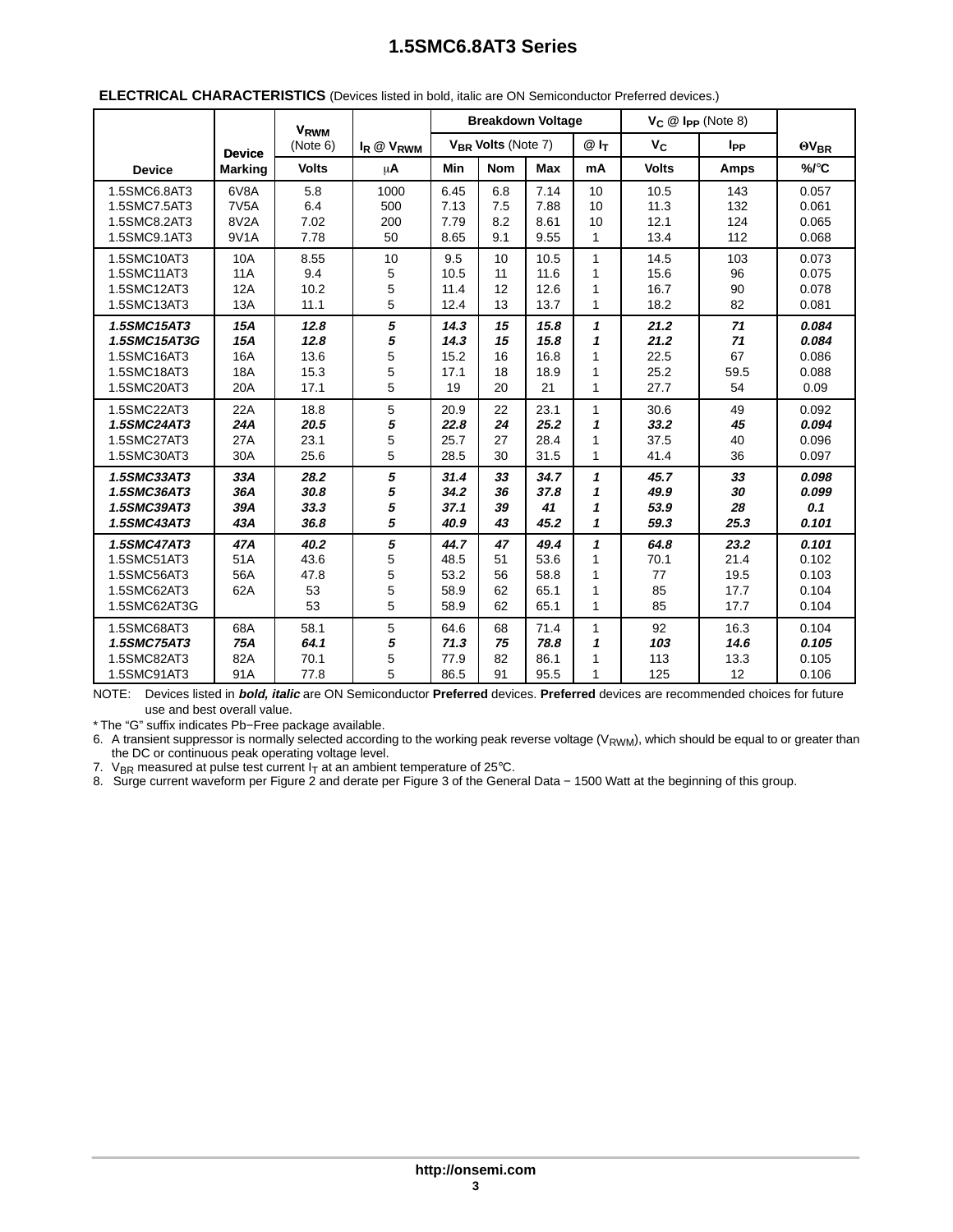<span id="page-3-0"></span>

#### **UL RECOGNITION**

The entire series has *Underwriters Laboratory Recognition* for the classification of protectors (QVGV2) under the UL standard for safety 497B and File #116110. Many competitors only have one or two devices recognized or have recognition in a non-protective category. Some competitors have no recognition at all. With the UL497B recognition, our parts successfully passed several tests including Strike Voltage Breakdown test, Endurance Conditioning, Temperature test, Dielectric Voltage-Withstand test, Discharge test and several more.

Whereas, some competitors have only passed a flammability test for the package material, we have been recognized for much more to be included in their Protector category.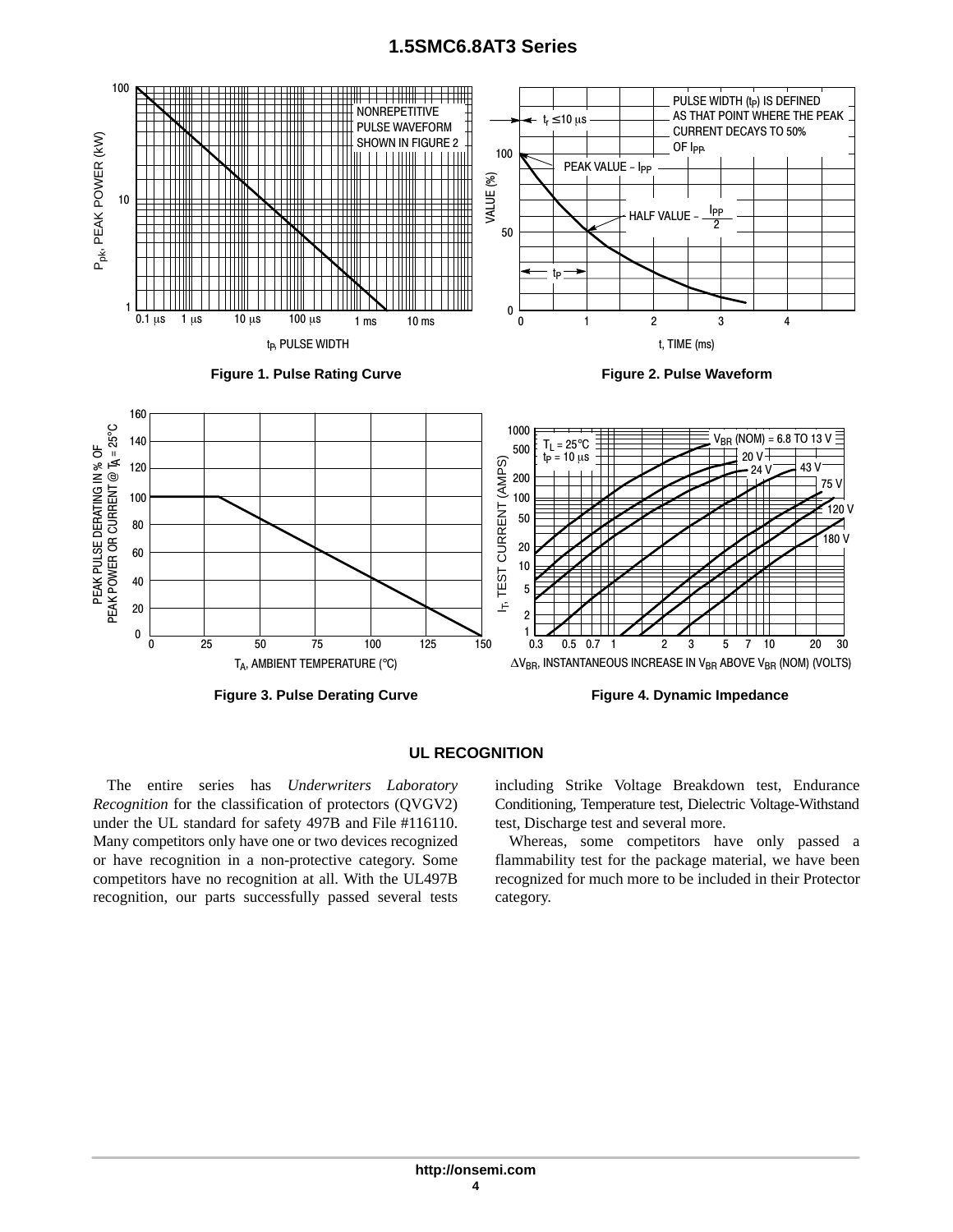### **APPLICATION NOTES**

#### **RESPONSE TIME**

In most applications, the transient suppressor device is placed in parallel with the equipment or component to be protected. In this situation, there is a time delay associated with the capacitance of the device and an overshoot condition associated with the inductance of the device and the inductance of the connection method. The capacitive effect is of minor importance in the parallel protection scheme because it only produces a time delay in the transition from the operating voltage to the clamp voltage as shown in Figure [5](#page-5-0).

The inductive effects in the device are due to actual turn-on time (time required for the device to go from zero current to full current) and lead inductance. This inductive effect produces an overshoot in the voltage across the equipment or component being protected as shown in Figure [6.](#page-5-0) Minimizing this overshoot is very important in the application, since the main purpose for adding a transient suppressor is to clamp voltage spikes. The SMC series have a very good response time, typically  $< 1.0$  ns and negligible inductance. However, external inductive effects could produce unacceptable overshoot. Proper circuit layout,

minimum lead lengths and placing the suppressor device as close as possible to the equipment or components to be protected will minimize this overshoot.

Some input impedance represented by  $Z_{in}$  is essential to prevent overstress of the protection device. This impedance should be as high as possible, without restricting the circuit operation.

### **DUTY CYCLE DERATING**

The data of Figure [1](#page-3-0) applies for non-repetitive conditions and at a lead temperature of 25°C. If the duty cycle increases, the peak power must be reduced as indicated by the curves of Figure [7.](#page-5-0) Average power must be derated as the lead or ambient temperature rises above 25°C. The average power derating curve normally given on data sheets may be normalized and used for this purpose.

At first glance the derating curves of Figure [7](#page-5-0) appear to be in error as the 10 ms pulse has a higher derating factor than the  $10 \mu s$  pulse. However, when the derating factor for a given pulse of Figure [7](#page-5-0) is multiplied by the peak power value of Figure [1](#page-3-0) for the same pulse, the results follow the expected trend.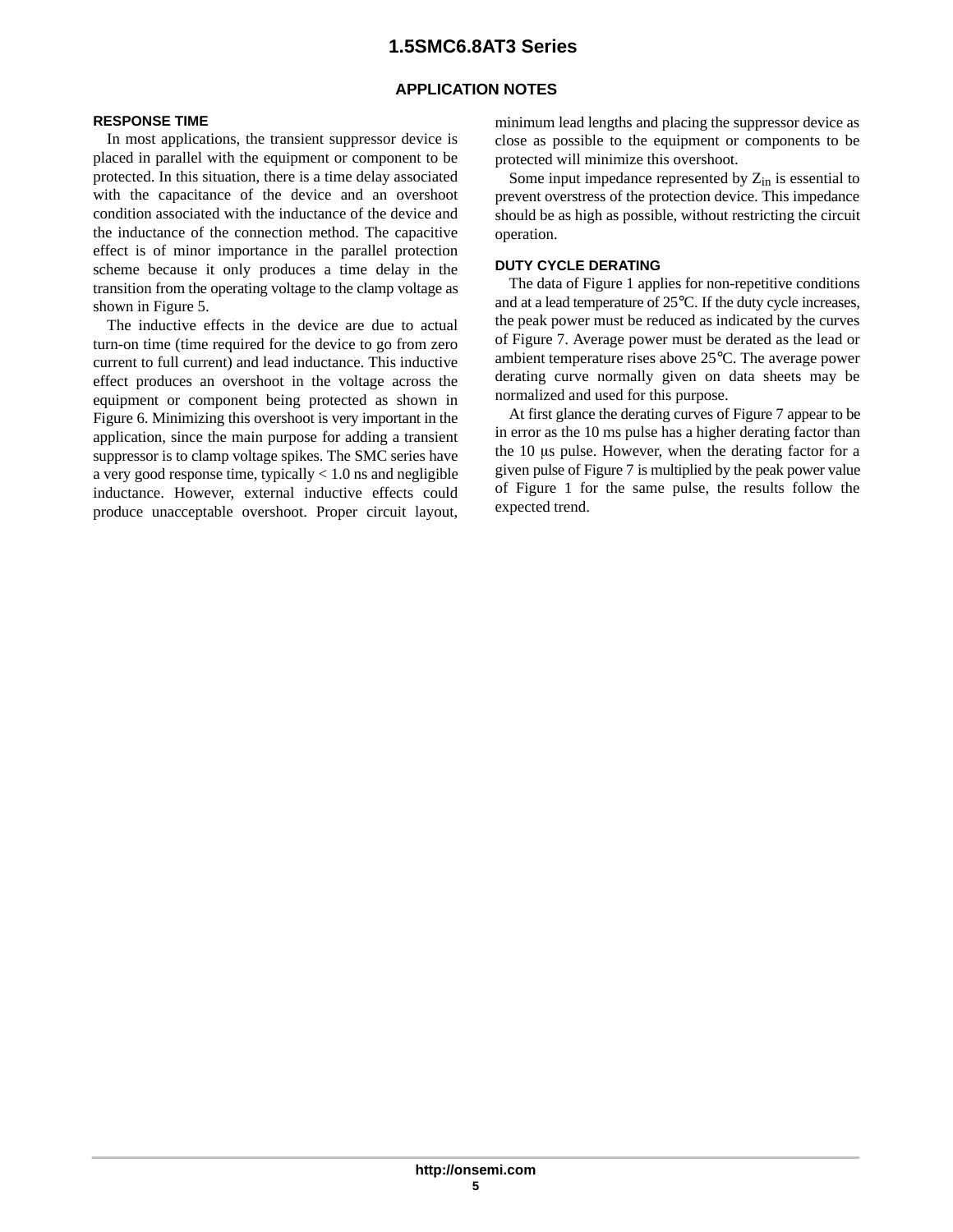### **TYPICAL PROTECTION CIRCUIT**

<span id="page-5-0"></span>

**Figure 5. Figure 6.**